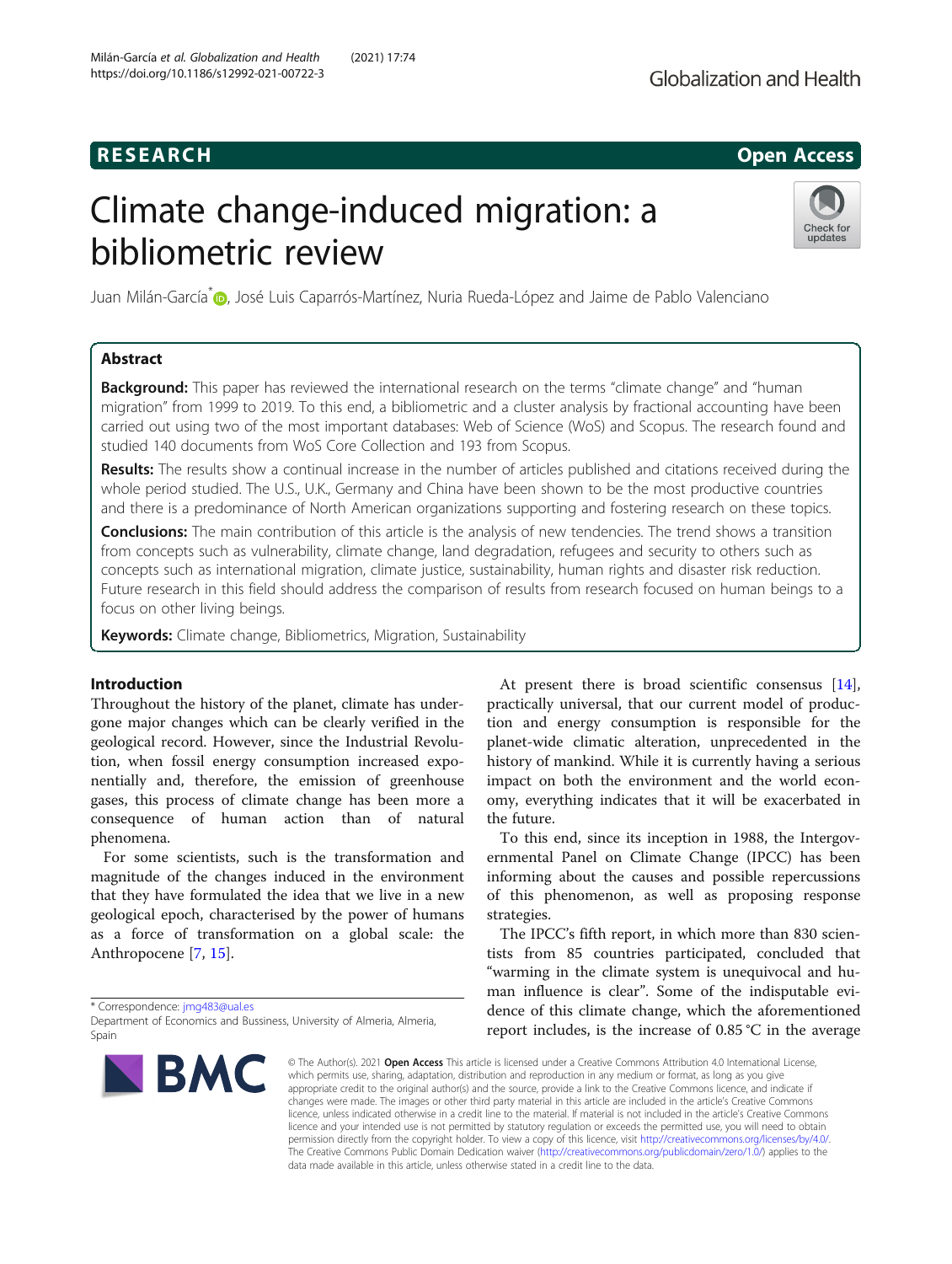temperature of the Earth since the beginning of the twentieth century, the increase of 0.2 m. of the average sea level [[27\]](#page-8-0).

On the other hand, increasingly prolonged and severe droughts worldwide as well as extreme weather events such as devastating fires, torrential rains or hurricanes, are becoming more frequent and intense [[50\]](#page-8-0).

The impact of this phenomenon is manifesting itself virulently in some areas of the planet causing changes in the way of life of millions of people. Climate Change is destroying crops, killing herds or making traditional lifestyles unfeasible in entire regions of the planet.

Such is its impact, that there are studies that state that Climate Change is currently considered to be a more important driver of migration than economic and political factors in the countries of origin [[34](#page-8-0), [62](#page-9-0)].

Related to this, the latest report by the World Bank Group [\[53](#page-8-0)] concludes that if urgent measures are not taken in the fight against Climate Change and Development, by 2050, the number of displaced persons as a result of this phenomenon could reach 140 million in three of the most densely populated developing regions in the world (South of the Sahara, South Asia and Latin America). The people of these lands would be forced to leave their lands as a result of water scarcity, poor harvests, rising sea levels and tsunamis.

On the other hand, recent studies have shown that Climate Change has been one of the contributing factors for the unleashing of armed conflicts such as the recent one in Syria [\[13](#page-8-0), [52\]](#page-8-0). Climate change caused this country to suffer a major drought during the period 2007 to 2010, leading to a series of crop failures and the consequent displacement of millions of people from rural areas to cities, resulting in overcrowding, unemployment and major political unrest that eventually led to civil war  $[1, 11]$  $[1, 11]$  $[1, 11]$  $[1, 11]$ .

However, the evolution of the concept of Climate Change has undergone changes over time [[49\]](#page-8-0). Together with the deterministic conceptions that accept the reality of climate change, discrepant and critical voices have arisen that call into question its existence or even reject the concept altogether (Table 1).

The above notwithstanding, the increase in evidence that refutes the existence of the phenomenon proves that Climate Change, especially in developing countries, can amplify existing vulnerabilities and instabilities in these regions and cause a marked increase in the number of displaced people. According to the forecasts made by the scientific community, the influence of this phenomenon on migration can lead to risks to public safety and health [\[55](#page-8-0), [57](#page-9-0)].

Migratory movements as a consequence of environmental causes have been studied in the past. However, it has only been in recent decades that the international scientific and political community has taken a special interest in identifying and assessing the link between both variables, even to the extent that the International Organization for Migration [\[43](#page-8-0)] has proposed a definition for people who are forced to migrate due to climate related changesenvironmental consequences.

So called "environmental migrants" are people or groups of people who, due to a sudden or progressive change in the environment that adversely affects their lives, are forced to leave their habitual homes, either temporarily or permanently, and who move either within their country or abroad [[30\]](#page-8-0).

The interest that this issue has raised in the scientific community is such that in the last decade the number of articles which link Climate Change to an increase in migratory movements that are a result of attempts to adapt to the environment [[8,](#page-8-0) [20,](#page-8-0) [23,](#page-8-0) [29](#page-8-0), [35](#page-8-0), [36](#page-8-0), [38](#page-8-0), [64\]](#page-9-0). Of note are studies carried out in Africa [\[22](#page-8-0), [25](#page-8-0), [39](#page-8-0), [42](#page-8-0), [58](#page-9-0)], Asia [[12,](#page-8-0) [17](#page-8-0), [40](#page-8-0), [56,](#page-9-0) [59,](#page-9-0) [65](#page-9-0)], America [[21,](#page-8-0) [37](#page-8-0), [41](#page-8-0), [54,](#page-8-0) [63\]](#page-9-0) and, to a lesser extent, Europe [[16](#page-8-0), [28](#page-8-0)].

For this reason, we believe that it is very useful for the scientific community in this area of study to know the evolution of the publications that relate these two concepts, migrations and climate change, as well as the main areas of knowledge in which they have been developed.

Table 1 Definitions of climate change

| Author                                                                    | <b>Definition</b>                                                                                                                                                                                                                                |
|---------------------------------------------------------------------------|--------------------------------------------------------------------------------------------------------------------------------------------------------------------------------------------------------------------------------------------------|
| Todorov, A.V. (1986) [60]                                                 | The concept of climate change is both complex and controversial. There is no unanimous opinion<br>and agreement among climatologists on the definition of the term climate, not to mention climate<br>change, the trend or climatic fluctuation. |
| United Nations (Bodansky, 1993) [9]                                       | A variation in the climate attributed directly or indirectly to human activity that alters the<br>composition of the world's atmosphere and that adds to the natural variability of the climate<br>observed in comparable periods of time.       |
| Lorenz, E. (1995) [Lorenz EN: Climate is what<br>you expect. Unpublished] | Climate is the current distribution of a climate system over time that extends indefinitely into the<br>future, so there is no talk of the existence of climate change.                                                                          |
| IPCC (Parry et al., 2007) [46]                                            | A change in the state of climate that can be identified (for example, by statistical tests) by changes<br>in the average and / or the variability of its properties, and that persists for a prolonged period,<br>usually of decades or more.    |
| Werndl, C. (2014)                                                         | Different climatic distributions in two successive periods of time.                                                                                                                                                                              |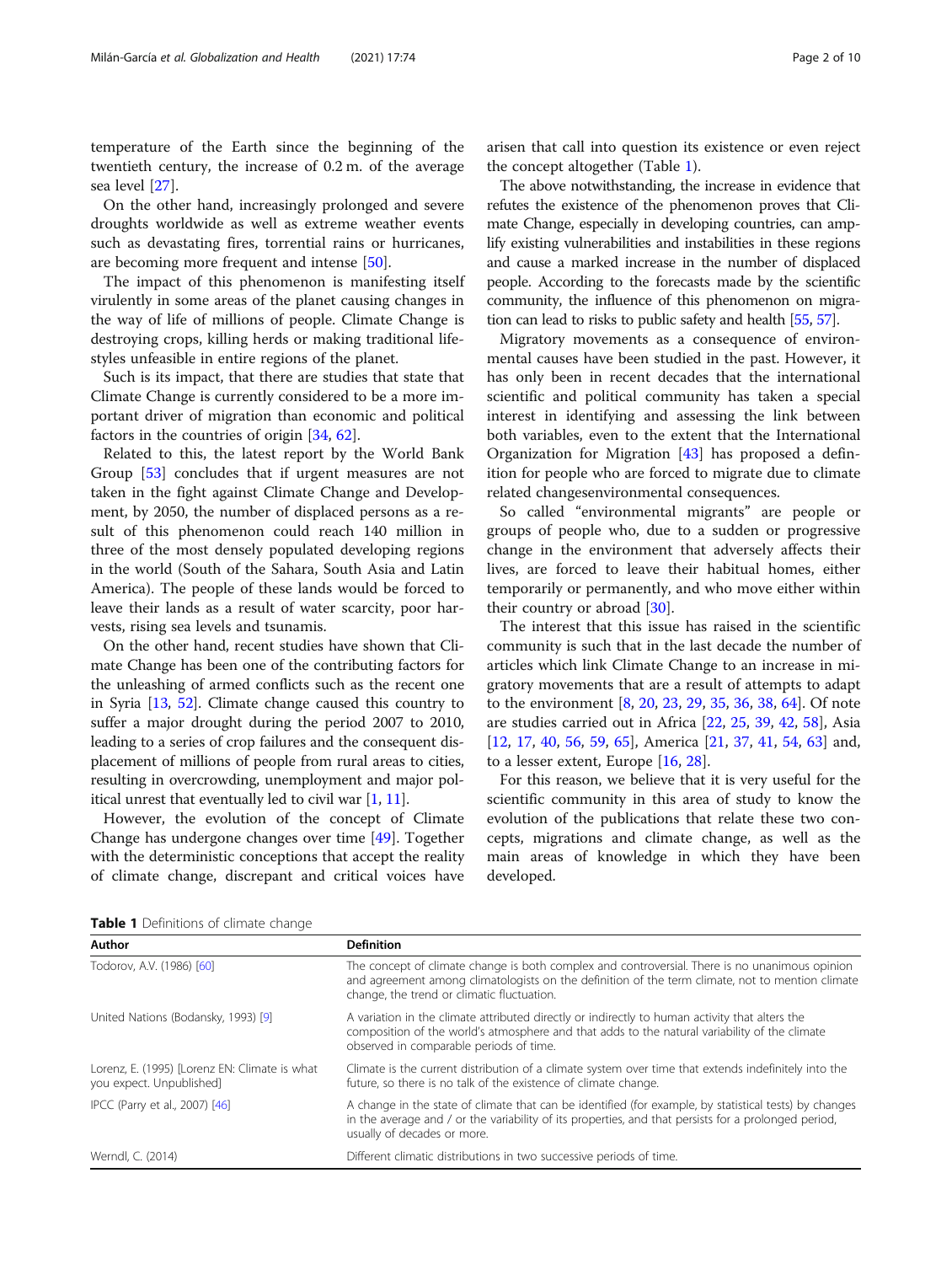Table 2 Distribution of publications by document type

|                       | WoS | <b>Scopus</b> |
|-----------------------|-----|---------------|
| Article               | 321 | 263           |
| Book and Book Chapter | 65  | 102           |
| Review                | 14  | 30            |
| Proceeding Paper      | 39  | 13            |

The aim of this bibliometric study is to analyse the evolution of the scientific literature related to these two concepts (migration and climate change), not only to find out the current state but also where research trends in this field are heading to.

The knowledge generated by this study can be a very useful tool for the study, design and implementation of new research on the subject, as well as for the formulation of policies aimed at reducing the vulnerability of populations exposed to environmental risk factors that can lead to migration.

#### Materials and methodology

The method used to analyze the concept of migration in the context of climate change is a bibliometric analysis. This is a scientific method widely accepted by leading research institutions such as the National Science Foundation or the European Commission [\[51](#page-8-0)], which uses statistical and mathematical techniques to evaluate research results [[48](#page-8-0)] at various levels (by countries, authors, magazines, research centers, among others) taking as a reference the principle of the citation network [\[45](#page-8-0)]. In addition, the h-index is used to explain the performance or production of research work. This is defined as the number of articles with a total number of citations ≥h [[26](#page-8-0)]..

Articles, books, conference proceedings and other research documents have been included in the initial search, yielding a total of 439 documents in the WoS database and 408 in Scopus. However, these results have been filtered in the impact analysis to only include articles (Table 2). The reason for this is due to the fact that these types of documents adhere to a strict review process that ensures the quality of their content, particularly with regards to the results and conclusions. Finally, information related to migration and climate change has also been filtered by encoding the material obtained and analyzing it.

Using a fractional counting method, VOSviewer software has been used to perform cluster analyzes with which to build and visualize the bibliometric network [[61\]](#page-9-0). This method states that each action, such as coauthoring or citing a population, has the same weighting regardless of the number of authors, citations or references of a publication  $[47]$  $[47]$ . The bibliometric analysis followed the following steps (Fig. 1). It commenced by defining the search criteria, the keywords and the study period. At first, it was decided to use the terms "climate change induced migrat\*" OR "climate migrat\*" OR "climate refugee\*" OR "environmental migrat\*" to analyze the impact of climate change on the migratory movements of people.

The study period coincides with the first article registered in each database until the year 2019 (Fig. 1). Once this was clarified, Scopus and WoS were the databases selected to perform the analysis, since they are the two most relevant data sources due to the rigorous protocol that they follow to ensure that the articles they include present a high level of quality [[44\]](#page-8-0).

The published work that most closely resembles this research is that of [\[33](#page-8-0)] entitled Environmental and climate migrations: an overview of scientific literature using a bibliometric analysis, in which they apply the bibliometric approach to the same issue. However, the main contributions of this research, unlike the one mentioned above, are to be found in a broader study period that includes the year 2019 as a whole, a document search that includes the concept of climate change

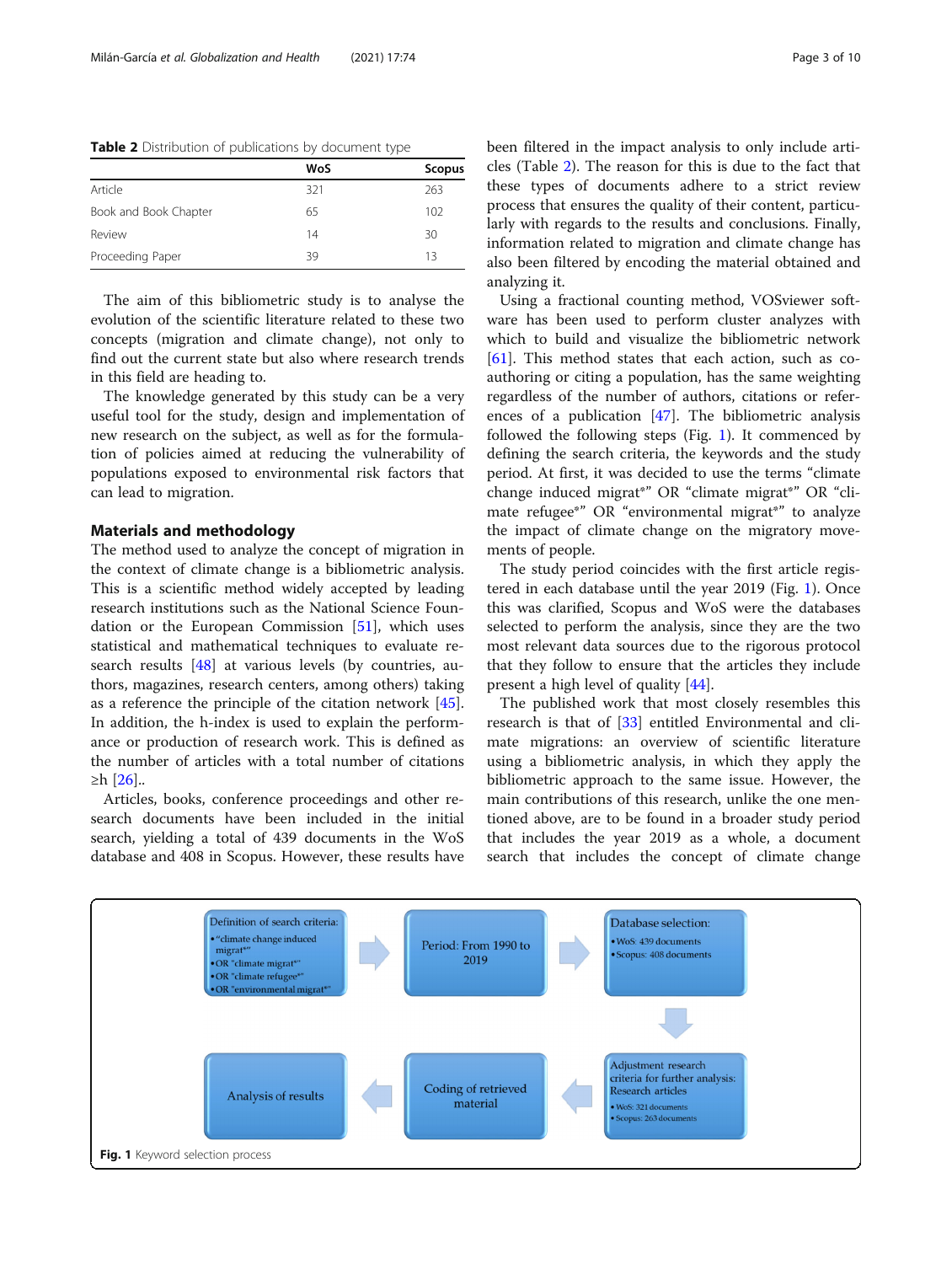Table 3 Annual distribution of publications

|      | <b>WOS</b>     |                |                |                | <b>SCOPUS</b>            |          |                   |                |  |
|------|----------------|----------------|----------------|----------------|--------------------------|----------|-------------------|----------------|--|
| Y    | A              | TC             | TC/A           | н              | A                        | TC       | TC/A              | н              |  |
| 1992 | $\mathbf{1}$   | 47             | 47             | $\mathbf{1}$   | $\mathbf{1}$             | 62       | 62                | $\mathbf{1}$   |  |
| 1993 | $\overline{2}$ | $\overline{4}$ | $\overline{2}$ | 1              | $\overline{2}$           | 8        | $\overline{4}$    | $\overline{2}$ |  |
| 1994 | 1              | 16             | 16             | 1              | $\overline{2}$           | 19       | 9.5               | 1              |  |
| 1996 | 1              | 30             | 30             | $\mathbf{1}$   | 3                        | 38       | 12.7              | 1              |  |
| 1997 | 3              | 118            | 39.3           | 3              | 3                        | 138      | 46                | 3              |  |
| 1998 |                | -              |                |                | 1                        | 8        | 8                 | 1              |  |
| 2004 | 1              | 16             | 16             | 1              | $\overline{\phantom{0}}$ | $\equiv$ | $\qquad \qquad -$ |                |  |
| 2006 | 1              | 32             | 32             | 1              | $\mathbf{1}$             | 34       | 34                | 1              |  |
| 2007 | $\overline{2}$ | 23             | 11.5           | $\overline{2}$ | 3                        | 400      | 133               | $\overline{2}$ |  |
| 2008 | $\overline{2}$ | 92             | 46             | $\overline{2}$ | 5                        | 171      | 34.2              | $\overline{4}$ |  |
| 2009 | 3              | 170            | 56.7           | 3              | 6                        | 184      | 30.7              | 3              |  |
| 2010 | 14             | 733            | 52.4           | 9              | 16                       | 818      | 51.1              | 10             |  |
| 2011 | 13             | 508            | 39.1           | 10             | 10                       | 518      | 51.8              | 8              |  |
| 2012 | 15             | 356            | 23.7           | 7              | 13                       | 382      | 29.4              | 7              |  |
| 2013 | 20             | 453            | 22.7           | 10             | 21                       | 488      | 23.2              | 11             |  |
| 2014 | 34             | 126            | 3.71           | 7              | 16                       | 142      | 8.88              | 8              |  |
| 2015 | 37             | 415            | 11.2           | 13             | 33                       | 397      | 12                | 13             |  |
| 2016 | 34             | 135            | 3.97           | 6              | 24                       | 140      | 5.83              | 6              |  |
| 2017 | 38             | 134            | 3.53           | 7              | 23                       | 82       | 3.57              | 5              |  |
| 2018 | 54             | 142            | 2.63           | 7              | 32                       | 129      | 4.03              | 7              |  |
| 2019 | 41             | 23             | 0.56           | 3              | 37                       | 25       | 0.68              | 3              |  |

Y Year, A Articles, TC Total Cites, H h-index

induced migrations, as well as the comparative analysis of the WoS and Scopus databases.

#### Results

#### Number of publications per year

The first registered research on the impact of climate change on migration is found at the end of the 1990s in both the WoS and Scopus database with the work by Fang and Liu [\[18\]](#page-8-0) entitled "Relationship between climatic-change and the nomadic southward migrations in eastern Asia during historical times" in which the basis for historical research on climate change-induced migratory movements are set from the analysis of nomadic migrations in South Mongolia and East Asia (See Table 3).

Since those first publications, the number of articles published has steadily and regularly increased since 2009, with WoS including a greater number of articles than Scopus throughout much of the period (Fig. 2). The maximum point is reached in 2015 for Scopus, coinciding with the rejection of the United States to the Kyoto Protocol to combat climate change, and 2018 for WoS. This is evidence that the impact of climate change on migration is a matter of rigorous relevance in the scientific community.

On the other hand, the evolution in the number of citations presents a more irregular trend to the one shown in relation to the number of articles. As shown in Fig. [3](#page-4-0), these attain their highest level in 2010. However, the most striking data is found in 2007 in Scopus: with only 3 articles registered, the total number of citations rises to 400. This is due to Reuveny's work entitled Climate change-induced migration and violent conflict (371 citations) in which the conflicts that arise with the arrival of

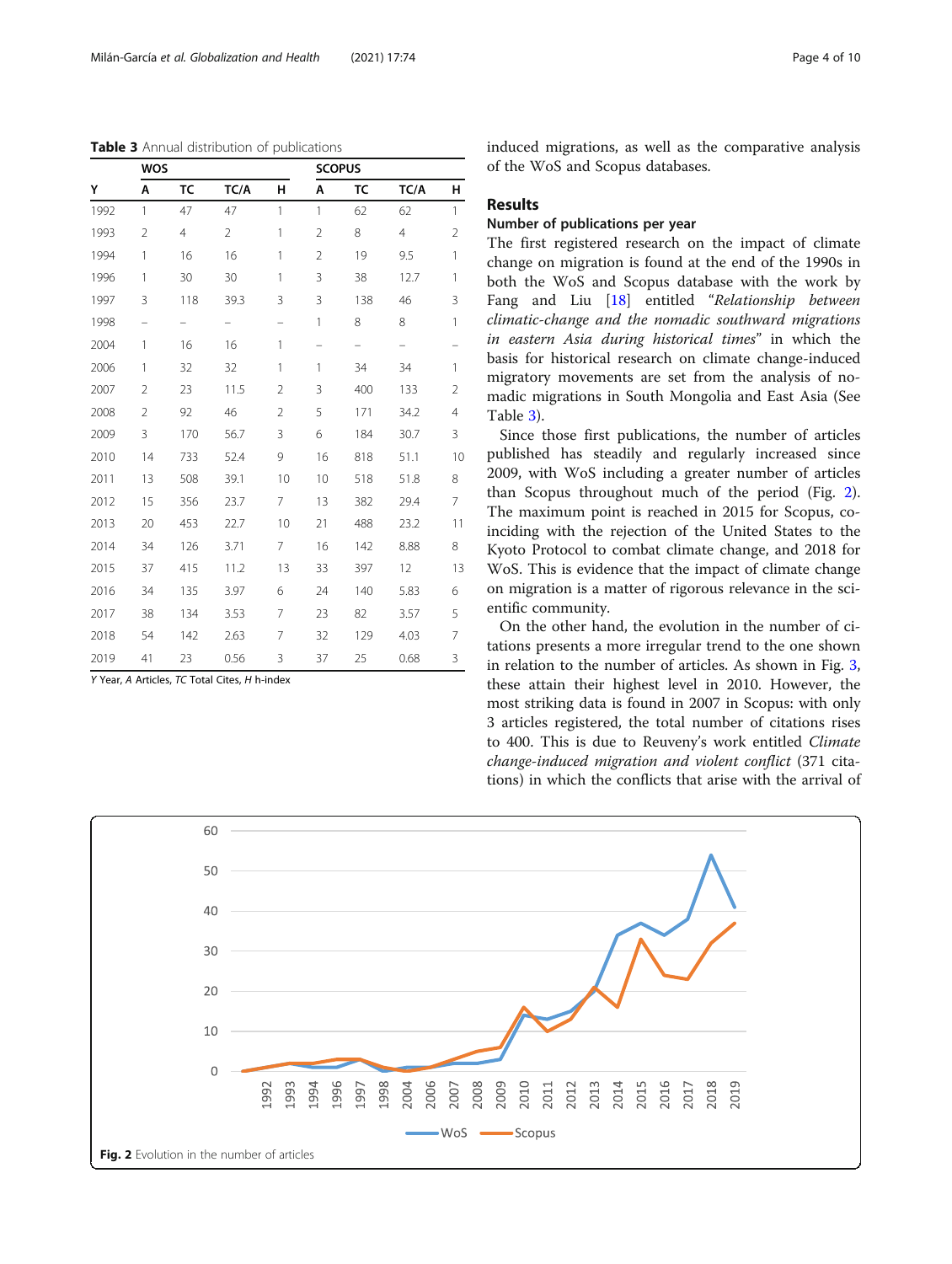<span id="page-4-0"></span>

climate migrants in new territories are addressed. In fact, it is the most widely quoted article on Scopus. In contrast, the WoS database contains [[19\]](#page-8-0) research entitled The first climate refugees? Contesting global narratives of climate change in Tuvalu (177 citations) which addresses the concept of climate refugees.

#### Distribution by knowledge area

The distribution by knowledge area shows a concentration on issues related to environmental and social sciences (See Table 4).

#### Distribution by institution

The institution with the largest number of articles published, according to WoS, is the University of Minnesota, followed by the University of London and University of Colorado. Similarly, on Scopus the ranking are led by the University of Minnesota and the University of Wollongong along with the University of Colorado (Table [5](#page-5-0)). The majority of the most influential institutions are in the United States, followed by the United Kingdom, China and Australia.

The University of Minnesota is ranked 30th in the world ranking of universities in 2014, due to its

| Table 4 Distribution by knowledge area |  |  |  |
|----------------------------------------|--|--|--|
|----------------------------------------|--|--|--|

| <b>Research areas WOS</b>     | <b>Articles</b> | Research areas scopus        | <b>Articles</b> |
|-------------------------------|-----------------|------------------------------|-----------------|
| <b>Environmental Sciences</b> | 173             | Social Sciences              | 178             |
| Geography                     | 48              | <b>Environmental Science</b> | 174             |
| l aw                          | 40              | Art and Humanities           | 27              |
| Demography                    | 35              | <b>F</b> conomics            | 18              |
| International Relations       | 26              | Energy                       | 17              |
| Political Science             | 21              | Engineering                  | 5               |

outstanding economics program. The University of Colorado, for its part, has had among its professors noble awards in the field of physics and chemistry, such as John L. Hall or Herbert Kroemer. The University of London is one of the oldest institutions in the country, standing out in the fields of economics and management, medicine, mathematics and law. Finally, the University of Wollongong stands out in Information and Communication Technologies, Engineering and Geography, among others.

#### Distribution by author

The distribution by authors shows that the largest number of articles is published, in WoS, by both databases, is Mayer, while on Scopus there is a tie between Bettini, Hunter, Riosmena and Boas, but it is the latter one who has the highest number in total citations. All authors began their research career in this branch of knowledge in the twenty-first century (Table [6](#page-5-0)). Mayer's most cited article is titled ""Environmental migration" as advocacy: is it going to work?" (17 citations), which addresses the governance of environmental migration. Boas, on the other hand, in the article, "Preparing for a warmer world: Towards a global governance system to protect climate refugees" (194 citations), which addresses a global governance project for the protection and voluntary resettlement of climate refugees.

#### Distribution by journal

The distribution of articles by journal shows that *Global* Environment Change, Population and environment and Regional Enviornmental Change are the most influential in both databases (Table [7\)](#page-6-0). This coincides with the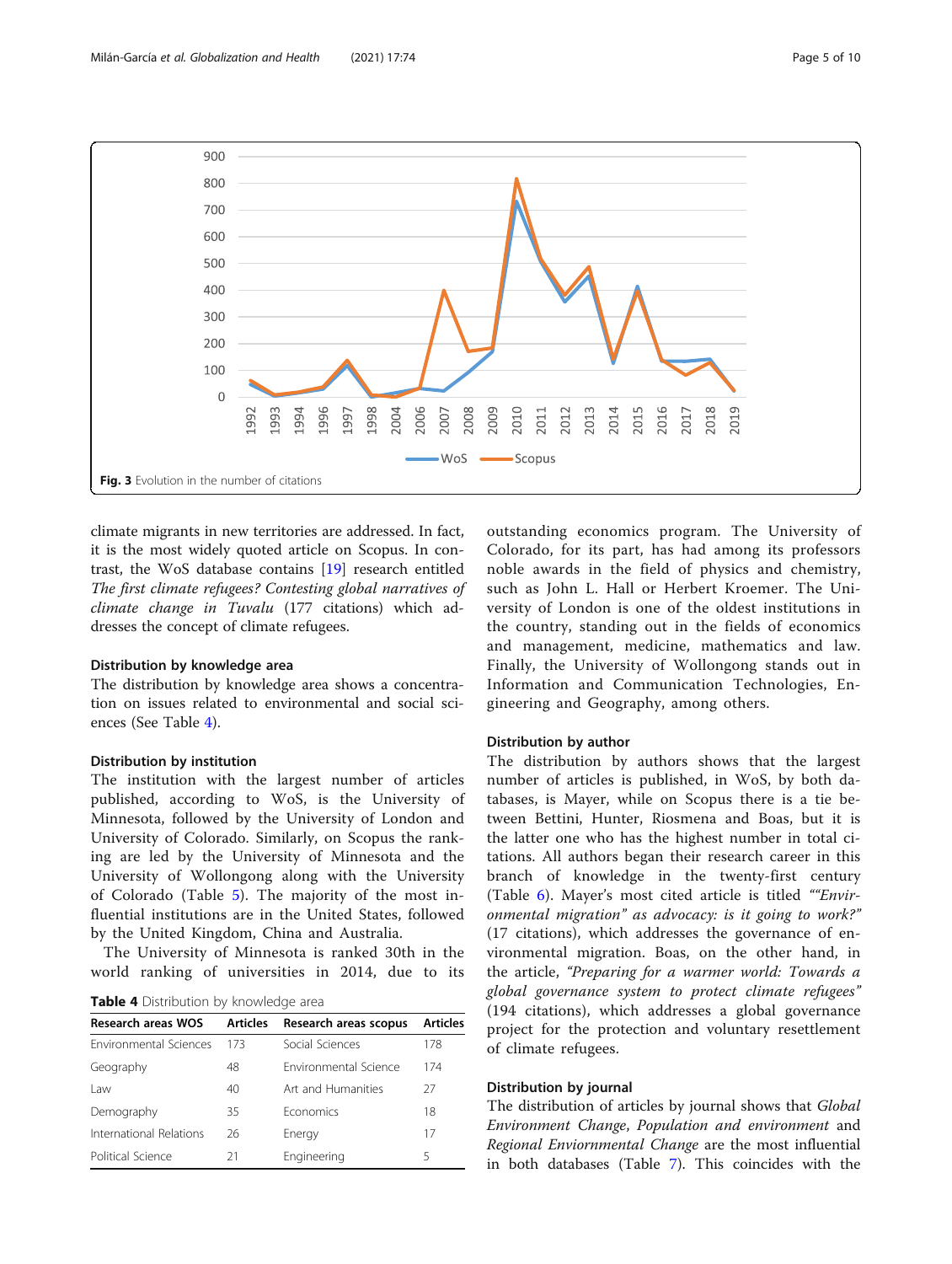| <b>Institution</b>          | Country    | <b>Articles</b> |                |     | <b>Total cites</b> |                | TC/A  |   | H-index      |  |
|-----------------------------|------------|-----------------|----------------|-----|--------------------|----------------|-------|---|--------------|--|
|                             |            | W               | s              | W   | S.                 | W              | s     | W | s            |  |
| University of Minnesota     | <b>USA</b> | 12              | 10             | 129 | 90                 |                | 9     |   | 5.           |  |
| University of London        | UK         | 11              |                | 44  | 5                  | $\overline{4}$ | 2.5   | 3 |              |  |
| University of Colorado      | <b>USA</b> | 9               | 6              | 182 | 172                | 20             | 28.67 | 4 | 4            |  |
| Lancaster University        | UK         |                 | $\overline{4}$ | 33  | 12                 | 4.7            | 3     | 3 | $\mathbf{2}$ |  |
| Macquarie University        | Australia  |                 |                | 23  | 6                  | 3.3            |       |   |              |  |
| University of Wollongong    | Australia  |                 | 8              | 436 | 466                | 62             | 58.25 | 5 | 5.           |  |
| Chinese Academy of Sciences | China      |                 | 5.             | 43  | 63                 | 14             | 12.6  |   | 4            |  |

#### <span id="page-5-0"></span>Table 5 Distribution by institution

W WoS, S Scopus

thematic distribution presented above, in which the knowledge areas of environmental science is the most relevant in the field of migration and climate change.

#### Distribution by country and language

The distribution by countries shows that the United States, United Kingdom, Australia and Germany are the most relevant countries in both WoS and Scopus (Table [8\)](#page-6-0), followed by Canada and China. This coincides with the results obtained in the distribution by institutions.

The distribution by language supports the results obtained from the distribution by institutions and countries, that is, English, Chinese, German, French and Spanish (Table [9](#page-6-0)) are the most used languages in articles relating to the impact of climate change on migration.

#### Recent keyword trends

For the analysis of new trends a fractional counting cluster of the keywords of the entire period has been carried out, and includes keywords that have been used in at least two or more articles. The different configuration of the clusters of new trends can be seen in Fig. [4.](#page-7-0)

The color scale indicates the most current keywords: from a violet color that represents keywords from 2000

|  | Table 6 Distribution by author |  |
|--|--------------------------------|--|
|--|--------------------------------|--|

to a yellow color that represents keywords of papers published after 2015. Specifically of note is the fact that at the beginning of the period, the most utilized keywords were vulnerability, climate change, land degradation, refugees and security. By the end of the study period, concepts such as international migration, climate justice, sustainability, human rights and disaster risk reduction appear to be more prevalent.

#### **Discussion**

In recent years, scientific interest in the causes and effects of the phenomenon of climate change has increased [[31](#page-8-0)], and related branches of research have developed, as shown in Fig. [4](#page-7-0). In relation to the migratory effect caused by climate change, since 2016 there has been an increase in the number of articles that use the term climate justice, defined as the imperative need to include the environmental dimension in all decisionmaking (regardless of the corresponding discipline), with a legal framework that allows action to be taken in the event that this dimension is not taken into consideration [[6\]](#page-7-0). In the scientific literature, there are several works that relate climate justice to climate change-induced migration, such as the research by Ajibade et al. [[3\]](#page-7-0), who emphasise the importance of differentiating climate migration from managed retreat to enhance climate justice,

| <b>Authors</b>  | ID          | <b>Articles</b> |                |     | <b>Total cites</b> |      | TC/A. |                | H-index        |         | Last    |
|-----------------|-------------|-----------------|----------------|-----|--------------------|------|-------|----------------|----------------|---------|---------|
|                 |             | W               | s              | W   | S                  | W    | s     | W              | s              | article | article |
| Mayer, B.       | 55347613800 | 13              | 3              | 42  | 22                 | 3.23 | 7.33  | 4              |                | 2011    | 2018    |
| Nawrotzki, R.J. | 55326263700 | 8               | 4              | 83  | 59                 | 10.4 | 14.8  | 5              | 3              | 2014    | 2018    |
| Bettini, G.     | 55445709900 |                 | 5              | 146 | 130                | 20.9 | 26    | $\overline{4}$ | 3              | 2013    | 2019    |
| Hunter, L.M.    | 7202851675  | 6               | 5              | 160 | 154                | 26.7 | 30.8  | 3              | 3              | 2010    | 2018    |
| Farbotko, C.    | 14017584600 | 5.              | $\overline{4}$ | 325 | 339                | 65   | 84.8  | $\overline{4}$ | $\overline{4}$ | 2010    | 2019    |
| Gemenne. F.     | 36863235700 | 5               | $\overline{2}$ | 15  | 136                | 3    | 68    | 2              | 2              | 2015    | 2018    |
| Riosmena, F.    | 23486359000 | 5               | 5              | 57  | 46                 | 11.4 | 9.2   | 3              | 3              | 2015    | 2018    |
| Boas, I.        | 26038946900 | 4               | 5              | 252 | 286                | 63   | 57.2  | 3              | 3              | 2008    | 2019    |

W WoS, S Scopus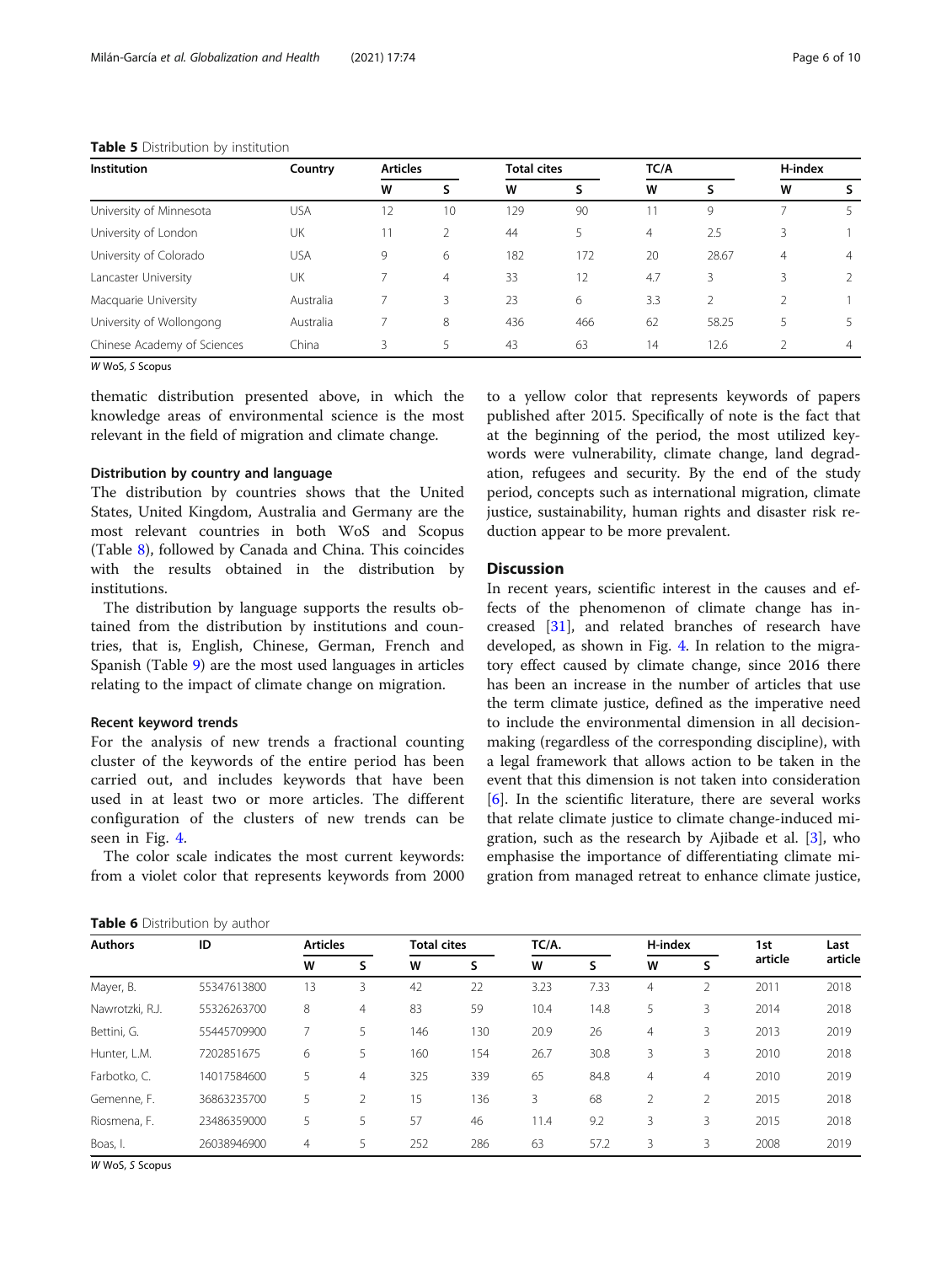<span id="page-6-0"></span>Table 7 Distribution by journal

| Source title                               | Impact<br>factor      |                | <b>Articles</b> |     | <b>Total</b><br>cites |              | TC/A. |                | н-<br>index    |  |
|--------------------------------------------|-----------------------|----------------|-----------------|-----|-----------------------|--------------|-------|----------------|----------------|--|
|                                            |                       | W              | S               | w   | S                     | W            | S     | W              | S              |  |
| Global Environment<br>Change               | 10.427<br>$(Q1$ JCR)  | 12             | 13              | 622 | 772                   | 51.8         | 59.4  | 12             | 13             |  |
| Population and<br>Environment              | $0.67$ (Q1<br>Scopus) | 11             | 12              | 64  | 89                    | 5.82         | 7.42  | 6              | 5              |  |
| Regional<br>Environmental<br>Change        | 3.149<br>$(Q2$ JCR)   | 6              | 6               | 91  | 101                   | 15.2         | 16.8  | $\overline{4}$ | $\overline{4}$ |  |
| Sustainability                             | 2.592<br>$(Q2$ JCR)   | 5              | 5               | 17  | 18                    | 3.4          | 3.6   | 3              | $\mathfrak{D}$ |  |
| Global Environment                         | 0.19(Q2)<br>Scopus)   | 5              | $\overline{4}$  | 5   | $\overline{4}$        | 1            | 1     | $\mathfrak{D}$ | $\mathbf{1}$   |  |
| Climatic Change                            | 4.168<br>$(Q1$ JCR)   | $\overline{4}$ | $\overline{4}$  | 57  | 73                    | 14.3         | 18.3  | $\mathcal{D}$  | 3              |  |
| Environmental<br>Research Letters          | 6.192<br>$(Q1$ JCR)   | $\overline{4}$ | $\overline{4}$  | 62  | 59                    | 15.5         | 14.8  | 3              | 3              |  |
| Environmental<br>Science and Policy        | 4.816<br>$(Q1$ JCR)   | $\overline{4}$ | $\overline{4}$  | 111 | 125                   | 27.8         | 31.3  | 3              | $\mathfrak{D}$ |  |
| Geoforum                                   | 2.926<br>$(Q1$ JCR)   | $\overline{4}$ | $\overline{4}$  |     | 234 248               | 58.5 62      |       | 3              | 3              |  |
| Journal of<br>International<br>Development | 0.74(Q1)<br>Scopus)   | $\overline{4}$ | $\overline{4}$  |     |                       | 199 228 49.8 | 57    | $\overline{4}$ | $\overline{4}$ |  |

W WoS, S Scopus

or the study by Ahmed [[2\]](#page-7-0) focused on identifying the responsibility of climate refugees.

As shown in Fig. [4,](#page-7-0) other strands in the last 5 years relate climate change-induced migration movements to sustainability [\[4](#page-7-0), [24](#page-8-0)], human rights [[5,](#page-7-0) [10\]](#page-8-0) and disaster risk reduction [[32\]](#page-8-0).

Overall, recent trends show that the phenomenon of climate change induced migrations is a warning of the ruinous consequences of climate change consolidation across the globe. It is therefore essential for all citizens to make a commitment to the environment in order to guarantee the sustainability of future generations.

Table 8 Distribution by country

| Country     | wos |      | Country |    | <b>SCOPUS</b>    |    |      |       |    |
|-------------|-----|------|---------|----|------------------|----|------|-------|----|
|             | Α   | ТC   | TC/A    | H  |                  | А  | ТC   | TC/A  | н  |
| <b>USA</b>  | 82  | 1229 | 15      | 17 | <b>USA</b>       | 68 | 1666 | 24.5  | 18 |
| UK          | 45  | 506  | 11.2    | 11 | UK               | 36 | 518  | 14.39 | 11 |
| Australia   | 39  | 750  | 19.2    | 14 | <b>Australia</b> | 26 | 619  | 23.80 | 11 |
| Germany     | 39  | 418  | 10.7    | 11 | Germany          | 26 | 299  | 11.5  | 9  |
| Canada      | 23  | 239  | 10.4    | 6  | Canada           | 19 | 276  | 14.53 | 6  |
| China       | 18  | 147  | 8.17    | 5  | China            | 13 | 168  | 12.92 | 6  |
| France      | 12  | 150  | 12.5    | 4  | France           | 9  | 264  | 29.33 | -5 |
| Switzerland | 12  | 141  | 11.8    | 5  | Austria          | 9  | 95   | 10.56 | 6  |
| Italy       | 11  | 5    | 0.45    | 1  | India            | 9  | 55   | 6.11  | 4  |

Table 9 Distribution by language

| Language | <b>Articles</b> |        |  |  |  |  |
|----------|-----------------|--------|--|--|--|--|
|          | WoS             | Scopus |  |  |  |  |
| English  | 294             | 246    |  |  |  |  |
| Spanish  | 15              | 3      |  |  |  |  |
| French   | 3               | 5      |  |  |  |  |
| Chinese  | 1               | 5      |  |  |  |  |
| German   |                 | 2      |  |  |  |  |

#### Conclusions

In this work, the international research trends followed by researchers in the context of human migration and climate change from the end of the twentieth century until 2019 have been analyzed. For this, a bibliometric analysis has been carried out with articles from the theWoS and Scopus databases, with a final sample of 321 articles from WoS and 263 from Scopus. The results indicate that the number of articles published per year has uniformly increased throughout the period, particularly from 2010 until its peak in 2018. This shows that international scandals such as the rejection by the President of United States of the existence of climate change and noncompliance with the Kyoto Protocol aroused the interest of the research community. This is confirmed by the evolution in the number of citations which, despite having a more irregular growth compared to the number of articles published, also reaches its highest points in 2007, 2010 and 2015. In light of the above, it follows that research on human migration in the context of climate change has been shown to be a growing area of study in recent years in the WoS database, while on Scopus, interest has declined since 2015.

Global Environment Change, Population and environment and Regional Enviornmental Change are the journals with the largest number of publications throughout the period. The United States is the country with the largest number of published articles, followed by the United Kingdom, Australia and Germany. This distribution by countries is reflected in the distribution by institutions, with the University of Colorado and Minnesota (United States), the Univerisity of Wollongong (Australia) and the University of London (United Kingdom) have the largest number of articles published in both databases, while the most utiltized languages in this field of research are English, Chinese, Spanish, French and German.

With regards to the distribution of authors on WoS, Mayer, Nawrotzki, and Bettini have the largest number of articles published. On Scopus, Hunter, Boas, Riosmena and Bettini have the largest number. This notwithstanding, Farbotko is the author with the highest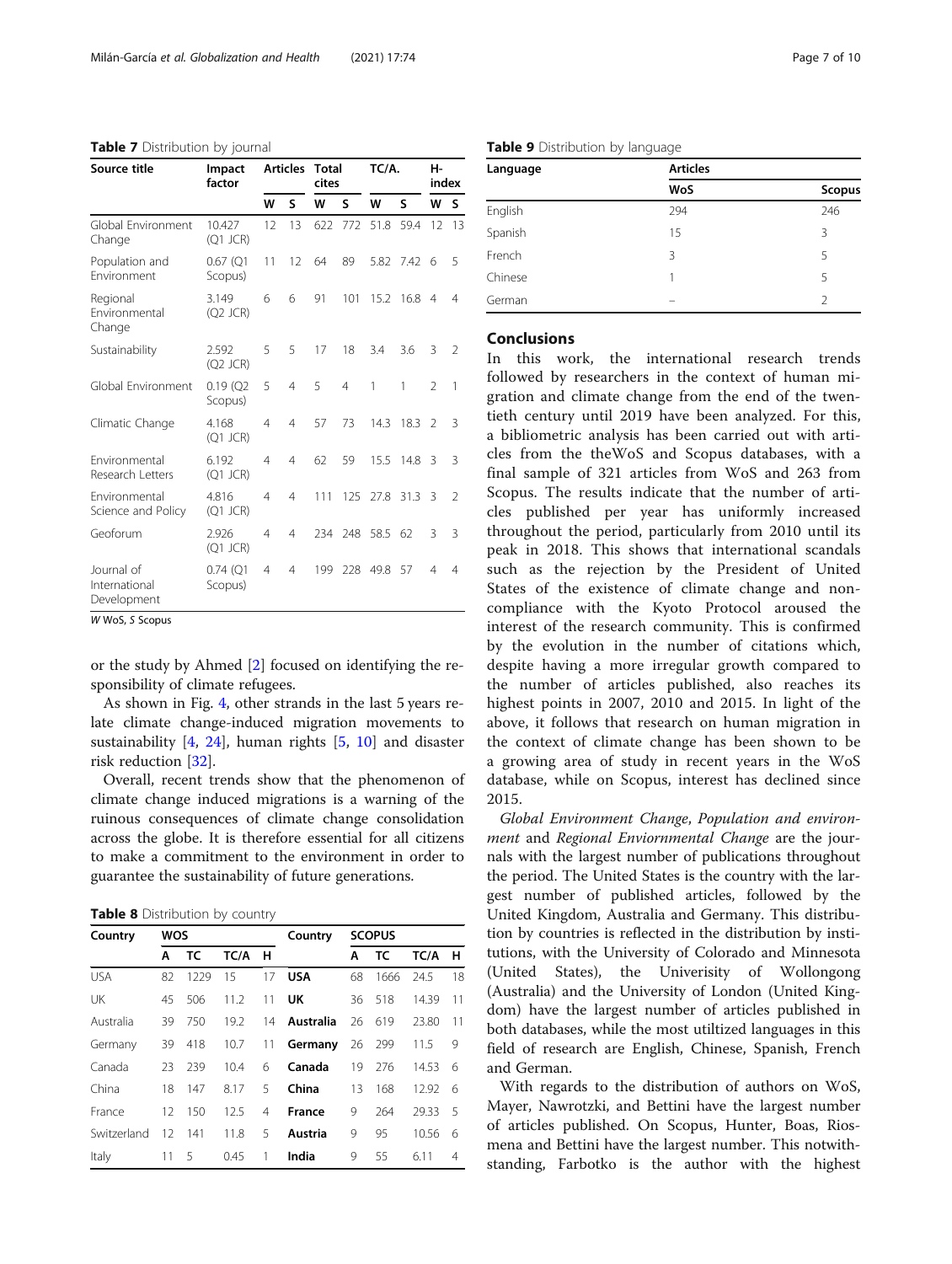<span id="page-7-0"></span>

number of citations per article, together with Boas and Hunter, who publish articles on topics related to environmental sciences, social sciences and geography.

The keyword trend analysis shows a convergence in terms of the concepts of climate change and human migration in recent years. Throughout the study period, there is a transition from concepts such as vulnerability, climate change, land degradation, refugees and security to others such as concepts such as international migration, climate justice, sustainability, human rights and disaster risk reduction. This shows that the scientific community is more focused on the consequences of climate change not only on the state of health of the population, but also in the patterns of national and international migratory movements for the purpose of seeking work and in the decision-making processes of planning and organizing local territories.

On the limitations of this research it should be noted, first, that the field of study has been restricted only to the most influential academic databases (WOS and Scopus). Second, only articles have been analyzed. Therefore, it would be interesting to broaden the research to include other databases such as Google Scholar and other types of publications such as books or conference proceedings.

Due to the high impact that climate change has not only on people's lives, but also on global biodiversity as a whole, it would be interesting to compare the results of the current research on both aspects, identifying differences and similarities that allow us to know if as humans, we display the same behavior as other species facing changes in the environment.

#### Acknowledgements Not applicable

#### Authors' contributions

Conceptualization, J.L.C.-M., J.M.-G., N.R.-L., and J.D.-V.; Methodology, J.L.C.-M., J.M.-G., N.R.-L., and J.D.-V.; Investigation, J.L.C.-M., J.M.-G., N.R.-L., and J.D.-V.; Writing—Review and Editing, J.L.C.-M., J.M.-G., N.R.-L., and J.D.-V. The author(s) read and approved the final manuscript.

#### Funding Not applicable

#### Availability of data and materials

The datasets during and/or analysed during the current study available from the corresponding author on reasonable request.

#### **Declarations**

Ethics approval and consent to participate Not applicable

Consent for publication Not applicable

#### Competing interests

The authors declare that they have no competing interests.

Received: 24 January 2021 Accepted: 8 June 2021 Published online: 03 July 2021

#### References

- Abel GJ, Brottrager M, Cuaresma JC, Muttarak R. Climate, conflict and forced migration. Glob Environ Chang. 2019;54:239–49. [https://doi.org/10.1016/j.](https://doi.org/10.1016/j.gloenvcha.2018.12.003) [gloenvcha.2018.12.003.](https://doi.org/10.1016/j.gloenvcha.2018.12.003)
- 2. Ahmed B. Who takes responsibility for the climate refugees? Int J Climate Change Strateg Manage. 2018;10(1):5–26. [https://doi.org/10.1108/IJCCSM-1](https://doi.org/10.1108/IJCCSM-10-2016-0149) [0-2016-0149.](https://doi.org/10.1108/IJCCSM-10-2016-0149)
- 3. Ajibade I, Sullivan M, Haeffner M. Why climate migration is not managed retreat: six justifications. Glob Environ Chang. 2020;65:102187. [https://doi.](https://doi.org/10.1016/j.gloenvcha.2020.102187) [org/10.1016/j.gloenvcha.2020.102187.](https://doi.org/10.1016/j.gloenvcha.2020.102187)
- 4. Armstrong C, Corbett J. Climate change, sea level rise, and maritime baselines: responding to the plight of low-lying atoll states. Glob Environ Polit. 2021;21(1):1–19.
- 5. Atapattu S. Climate change and displacement: protecting 'climate refugees' within a framework of justice and human rights. J Hum Rights Environ. 2020;11(1):86–113. <https://doi.org/10.4337/jhre.2020.01.04>.
- 6. Beauregard C, Carlson DA, Robinson SA, Cobb C, Patton M. Climate justice and rights-based litigation in a post-Paris world. Clim Pol. 2021;21:1–14.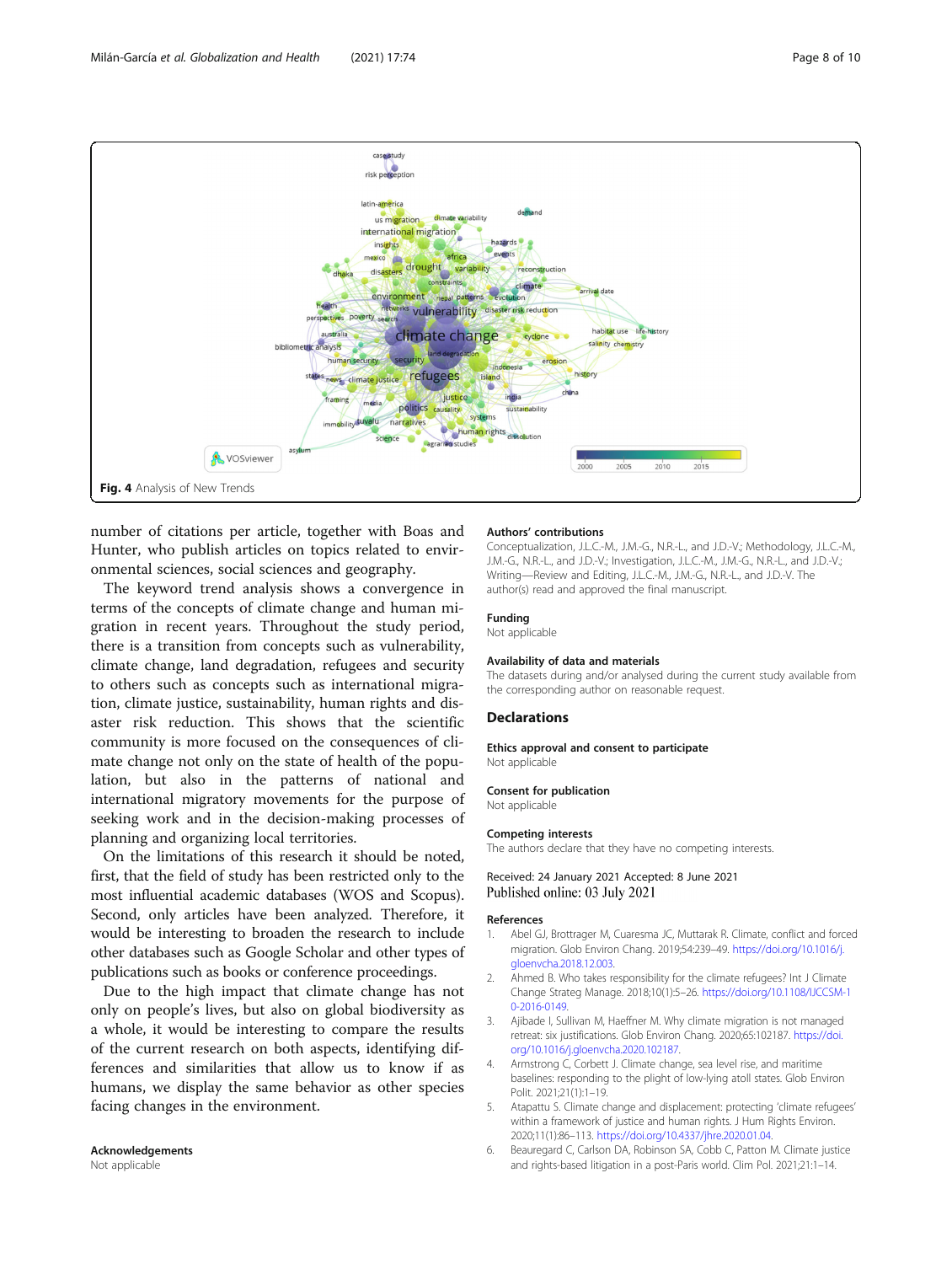- <span id="page-8-0"></span>7. Biermann F, Boas I. Preparing for a warmer world: towards a global governance system to protect climate refugees. Glob Environ Polit. 2010; 10(1):60–88. [https://doi.org/10.1162/glep.2010.10.1.60.](https://doi.org/10.1162/glep.2010.10.1.60)
- 8. Black R, Adger WN, Arnell NW, Dercon S, Geddes A, Thomas D. The effect of environmental change on human migration. Glob Environ Chang. 2011;21: S3–S11. <https://doi.org/10.1016/j.gloenvcha.2011.10.001>.
- Bodansky D. The United Nations framework convention on climate change: a commentary. Yale J Int'l l. 1993;18:451.
- 10. Bordner AS, Ferguson CE, Ortolano L. Colonial dynamics limit climate adaptation in Oceania: perspectives from the Marshall Islands. Glob Environ Chang. 2020;61:102054. <https://doi.org/10.1016/j.gloenvcha.2020.102054>.
- 11. Bowles DC, Butler CD, Friel S. Climate change and health in Earth's future. Earth's Future. 2014;2(2):60–7. <https://doi.org/10.1002/2013EF000177>.
- 12. Chen J, Mueller V. Coastal climate change, soil salinity and human migration in Bangladesh. Nat Clim Chang. 2018;8(11):981–5. [https://doi.org/10.1038/](https://doi.org/10.1038/s41558-018-0313-8) [s41558-018-0313-8.](https://doi.org/10.1038/s41558-018-0313-8)
- 13. Colin P, Kelley S, Cane M, Seager R, Kushnir Y. Climate change in the Fertile Crescent and implications of the recent Syrian drought. Proc Natl Acad Sci. 2015;112(11):3241.
- 14. Cook J, Nuccitelli D, Green S, Richardson M, Winkler B, Painting R, et al. Quantifiying the consensus on anthropogenic global warming in the scientific literature. Environ Res Lett. 2013;8(2). [https://doi.org/10.1088/1748-](https://doi.org/10.1088/1748-9326/8/2/024024) [9326/8/2/024024.](https://doi.org/10.1088/1748-9326/8/2/024024)
- 15. Crutzen PJ, Stoermer EF. The 'Anthropocene. Glob Change Newsl. 2000;41: 17–8.
- 16. D'Andrea WJ, Huang Y, Fritz SC, Anderson NJ. Abrupt Holocene climate change as an important factor for human migration in West Greenland. Proc Natl Acad Sci. 2011;108(24):9765–9. [https://doi.org/10.1073/pnas.1101](https://doi.org/10.1073/pnas.1101708108) [708108](https://doi.org/10.1073/pnas.1101708108).
- 17. Davis KF, Bhattachan A, D'Odorico P, Suweis S. A universal model for predicting human migration under climate change: examining future sea level rise in Bangladesh. Environ Res Lett. 2018;13(6):064030. [https://doi.](https://doi.org/10.1088/1748-9326/aac4d4) [org/10.1088/1748-9326/aac4d4.](https://doi.org/10.1088/1748-9326/aac4d4)
- 18. Fang JQ, Liu G. Relationship between climatic change and the nomadic southward migrations in eastern Asia during historical times. Clim Chang. 1992;22(2):151–68. [https://doi.org/10.1007/BF00142964.](https://doi.org/10.1007/BF00142964)
- 19. Farbotko C, Lazrus H. The first climate refugees? Contesting global narratives of climate change in Tuvalu. Glob Environ Chang. 2012;22(2):382– 90. [https://doi.org/10.1016/j.gloenvcha.2011.11.014.](https://doi.org/10.1016/j.gloenvcha.2011.11.014)
- 20. Fussell E, Hunter LM, Gray CL. Measuring the environmental dimensions of human migration: the demographer's toolkit. Glob Environ Chang. 2014;28: 182–91. <https://doi.org/10.1016/j.gloenvcha.2014.07.001>.
- 21. Gray C, Bilsborrow R. Environmental influences on human migration in rural Ecuador. Demography. 2013;50(4):1217–41. [https://doi.org/10.1007/s13524-](https://doi.org/10.1007/s13524-012-0192-y) [012-0192-y.](https://doi.org/10.1007/s13524-012-0192-y)
- 22. Gray C, Wise E. Country-specific effects of climate variability on human migration. Clim Chang. 2016;135(3–4):555–68. [https://doi.org/10.1007/s1](https://doi.org/10.1007/s10584-015-1592-y) [0584-015-1592-y.](https://doi.org/10.1007/s10584-015-1592-y)
- 23. Grecequet M, DeWaard J, Hellmann JJ, Abel GJ. Climate vulnerability and human migration in global perspective. Sustainability. 2017;9(5):720. [https://](https://doi.org/10.3390/su9050720) [doi.org/10.3390/su9050720](https://doi.org/10.3390/su9050720).
- 24. Haeffner M, Baggio JA, Galvin K, Investigating environmental migration and other rural drought adaptation strategies in Baja California Sur, Mexico. Reg Environ Chang. 2018;18(5):1495–507. [https://doi.org/10.1007/s10113-018-1281-2.](https://doi.org/10.1007/s10113-018-1281-2)
- 25. Hermans K, Garbe L. Droughts, livelihoods, and human migration in northern Ethiopia. Reg Environ Chang. 2019;19(4):1101–11. [https://doi.org/1](https://doi.org/10.1007/s10113-019-01473-z) [0.1007/s10113-019-01473-z](https://doi.org/10.1007/s10113-019-01473-z).
- 26. Hirsch JE. An index to quantify an individual's scientific research output. Proc Natl Acad Sci. 2005;102(46):16569–72. [https://doi.org/10.1073/pnas.](https://doi.org/10.1073/pnas.0507655102) [0507655102.](https://doi.org/10.1073/pnas.0507655102)
- 27. IPCC. Cambio climático 2014: Informe de síntesis. Contribución de los Grupos de trabajo I, II y III al Quinto Informe de Evaluación del Grupo Intergubernamental de Expertos sobre el Cambio Climático [Equipo principal de redacción, R.K. Pachauri y L.A. Meyer (eds.)]. Geneva: IPCC; 2014. p. 157.
- 28. Jennings JA, Gray CL. Climate variability and human migration in the Netherlands, 1865–1937. Popul Environ. 2015;36(3):255–78. [https://doi.org/1](https://doi.org/10.1007/s11111-014-0218-z) [0.1007/s11111-014-0218-z.](https://doi.org/10.1007/s11111-014-0218-z)
- 29. Jokisch BD, Radel C, Carte L, Schmook B. Migration matters: how migration is critical to contemporary human–environment geography. Geogr Compass. 2019;13(8):e12460.
- 30. Khan KA, Zaman K, Shoukry AM, Sharkawy A, Gani S, Ahmad J, et al. Natural disasters and economic losses: controlling external migration, energy and environmental resources, water demand, and financial development for global prosperity. Environ Sci Pollut Res. 2019;26(14):14287–99. [https://doi.](https://doi.org/10.1007/s11356-019-04755-5) [org/10.1007/s11356-019-04755-5.](https://doi.org/10.1007/s11356-019-04755-5)
- 31. Klingelhöfer D, Müller R, Braun M, Brüggmann D, Groneberg DA. Climate change: does international research fulfill global demands and necessities? Environ Sci Eur. 2020;32(1):1–21.
- 32. Manrique DR, Corral S, Pereira ÂG. Climate-related displacements of coastal communities in the Arctic: engaging traditional knowledge in adaptation strategies and policies. Environ Sci Pol. 2018;85:90–100. [https://doi.org/10.1](https://doi.org/10.1016/j.envsci.2018.04.007) [016/j.envsci.2018.04.007.](https://doi.org/10.1016/j.envsci.2018.04.007)
- 33. Maretti M, Tontodimamma A, Biermann P. Environmental and climate migrations: an overview of scientific literature using a bibliometric analysis. Int Rev Sociol. 2019;29(2):142–58.
- 34. Mayer B. 'Environmental Migration' as advocacy: is it going to work? Refuge. 2014;29(2):27–41. <https://doi.org/10.25071/1920-7336.38165>.
- 35. McAdam J, Ferris E. Planned relocations in the context of climate change: unpacking the legal and conceptual issues. Cambridge J Int'l Comp L. 2015; 4(1):137–1166. [https://doi.org/10.7574/cjicl.04.01.137.](https://doi.org/10.7574/cjicl.04.01.137)
- 36. McLeman R, Smit B. Migration as an adaptation to climate change. Clim Chang. 2006;76(1–2):31–53. [https://doi.org/10.1007/s10584-005-9000-7.](https://doi.org/10.1007/s10584-005-9000-7)
- 37. McLeman R. Climate change and adaptive human migration: lessons from rural North America. Cambridge and New York: Cambridge University Press; 2009. p. 296–310.
- 38. McLeman R. Developments in modelling of climate change-related migration. Clim Chang. 2013;117(3):599–611. [https://doi.org/10.1007/s10584-012-0578-2.](https://doi.org/10.1007/s10584-012-0578-2)
- 39. Morrissey J. Environmental change and human migration in sub-Saharan Africa. In: People on the move in a changing climate. Dordrecht: Springer; 2014. p. 81-109.
- 40. Naser MM. Climate change and migration: law and policy perspectives in Bangladesh. Asian J Law Soc. 2015;2(1):35–53. [https://doi.org/10.1017/als.2](https://doi.org/10.1017/als.2014.7) [014.7.](https://doi.org/10.1017/als.2014.7)
- 41. Nawrotzki RJ, DeWaard J, Bakhtsiyarava M, Ha JT. Climate shocks and ruralurban migration in Mexico: exploring nonlinearities and thresholds. Clim Chang. 2017;140(2):243–58. <https://doi.org/10.1007/s10584-016-1849-0>.
- 42. Nawrotzki RJ, DeWaard J. Putting trapped populations into place: climate change and inter-district migration flows in Zambia. Reg Environ Chang. 2018;18(2):533–46. <https://doi.org/10.1007/s10113-017-1224-3>.
- 43. OIM (Organización Internacional para las Migraciones). Nota de discusión: migration and the environment. 2007. MC/INF/288.
- 44. Orduña-Malea E, Ayllón JM, Martín-Martín A, López-Cózar ED. Methods for estimating the size of Google Scholar. Scientometrics. 2015;104(3):931–49. <https://doi.org/10.1007/s11192-015-1614-6>.
- 45. Osareh F. Bibliometrics, citation analysis and co-citation analysis: a review of literature I. Libri. 1996;46:149–58.
- 46. Parry M, Parry ML, Canziani O, Palutikof J, Van der Linden P, Hanson C. Climate change 2007-impacts, adaptation and vulnerability: working group II contribution to the fourth assessment report of the IPCC. Cambridge: Cambridge University Press; 2007;4.
- 47. Perianes-Rodriguez A, Waltman L, Van Eck N. Constructing bibliometric networks: a comparison between full and fractional counting. J Informetrics. 2016;10(4):1178–95. [https://doi.org/10.1016/j.joi.2016.10.006.](https://doi.org/10.1016/j.joi.2016.10.006)
- 48. Pritchard A. Statistical bibliography or bibliometrics. J Doc. 1969;25:348–9.
- 49. Rahman MIU. Climate change: a theoretical review. Interdiscip Description Complex Syst. 2013;11(1):1–13. <https://doi.org/10.7906/indecs.11.1.1>.
- 50. Raleigh C, Jordan L, Salehyan I. Assessing the impact of climate change on migration and conflict. Washington, D.C.: The World Bank Group; 2008.
- Reuters, T. A guide to evaluating research performance with citation data. 2019. Available online: [http://ip-science.thomsonreuters.com/m/pdfs/32](http://ip-science.thomsonreuters.com/m/pdfs/325133_thomson.pdf) [5133\\_thomson.pdf](http://ip-science.thomsonreuters.com/m/pdfs/325133_thomson.pdf).
- 52. Reuveny R. Climate change-induced migration and violent conflict. Polit Geogr. 2007;26(6):656–73. [https://doi.org/10.1016/j.polgeo.2007.05.001.](https://doi.org/10.1016/j.polgeo.2007.05.001)
- 53. Rigaud K, de Sherbinin A, Jones B, Bergmann J, Clement V, Ober K, et al. Groundswell: preparing for internal climate migration. Washington: World Bank; 2018. [https://doi.org/10.1596/29461.](https://doi.org/10.1596/29461)
- 54. Saldaña-Zorrilla SO, Sandberg K. Spatial econometric model of natural disaster impacts on human migration in vulnerable regions of Mexico. Disasters. 2009; 33(4):591–607. <https://doi.org/10.1111/j.1467-7717.2008.01089.x>.
- 55. Schütte S, Gemenne F, Zaman M, Flahault A, Depoux A. Connecting planetary health, climate change, and migration. Lancet Planetary Health. 2018;2(2):e58–9. [https://doi.org/10.1016/S2542-5196\(18\)30004-4.](https://doi.org/10.1016/S2542-5196(18)30004-4)